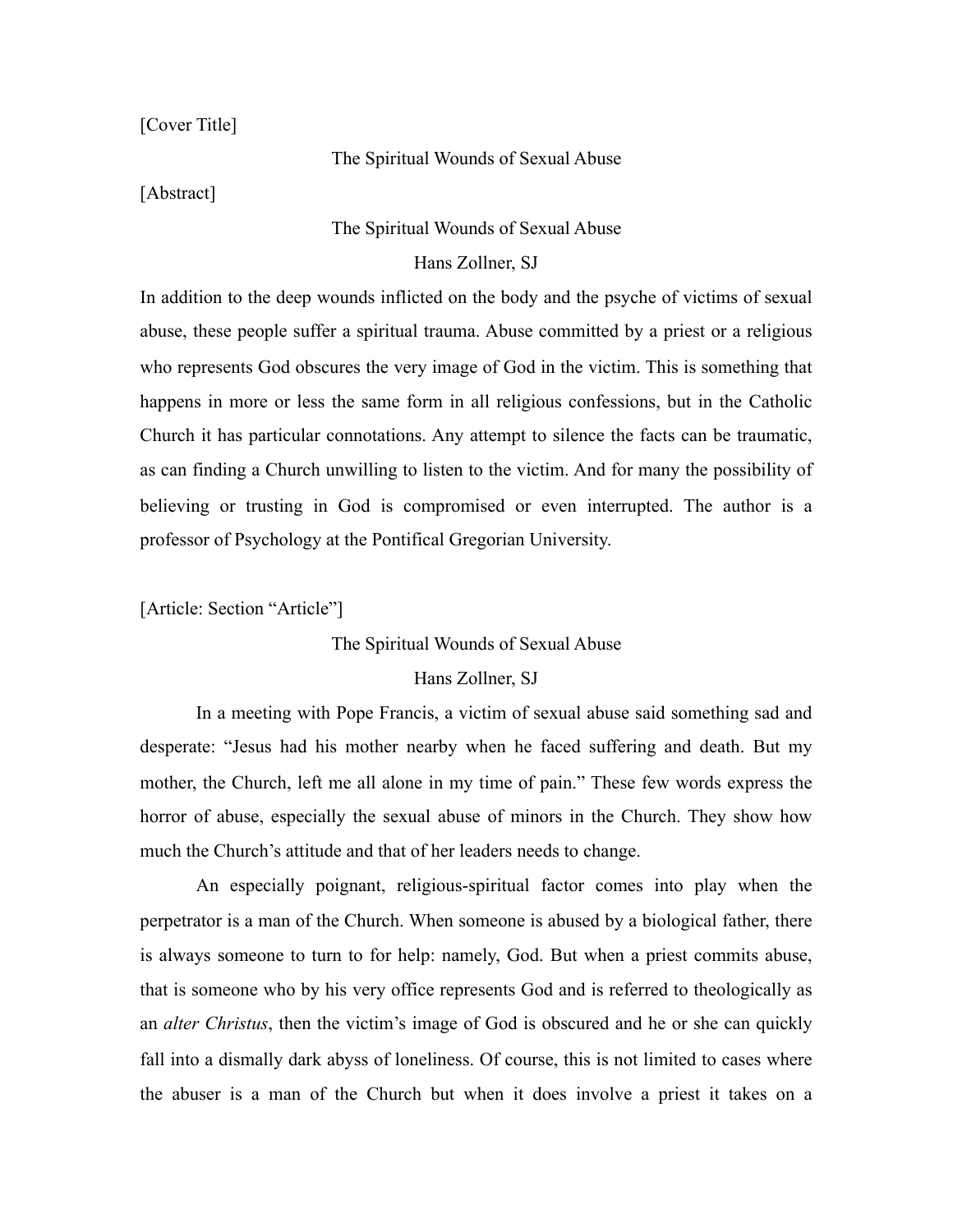dimension that is qualitatively different and serious, especially in those for whom faith, liturgy and a relationship with God are important realities. For many this results in a compromised or completely broken life of faith and lack of trust in God.

# *The victims: their perspective and their suffering*

 Those who have been subjected to unspeakable sufferings by representatives of the Church and who report the crime and wish to be heard are too frequently simply turned away or reprimanded for being trouble-makers who would do better to keep their mouths shut. This can also lead to serious spiritual trauma over and above the psychological and physical trauma of abuse. Yet the incredible burden this entails is not clear to everyone in the Church, even to those in positions of responsibility. One would presume that those whose mission it is to preach the Gospel would understand better than anyone the extent to which some events – in this case, one causing extreme trauma – can weigh upon the core of a believer's spirituality. And yet it is surprising how rarely this is the case. This might also help to explain why some bishops and religious superiors pay greater attention to the political, legal and psychological implications of sexual abuse than the spiritual and theological aspects.

 So it comes as no surprise that victims often view the Church's way of reacting to accusations of abuse as if she were an institution concerned only with herself rather than acting as "a loving mother" (significantly, Pope Francis uses these very words to begin his *motu proprio* by which he admonishes bishops and religious superiors to assume greater responsibility for uncovering and preventing abuse).

### *The Church: holy and sinful*

 The Church was founded by its Lord Jesus Christ and commissioned by him to announce the good news: God loves us, is merciful toward us and does everything in his omnipotent power to save us, even giving us his Son who gave his life for us. For the past 2,000 years, countless people have carried out this task and dedicated their lives to making the Church a marvelous sacrament  $-$  i.e., sign  $-$  of salvation to the poor, the sick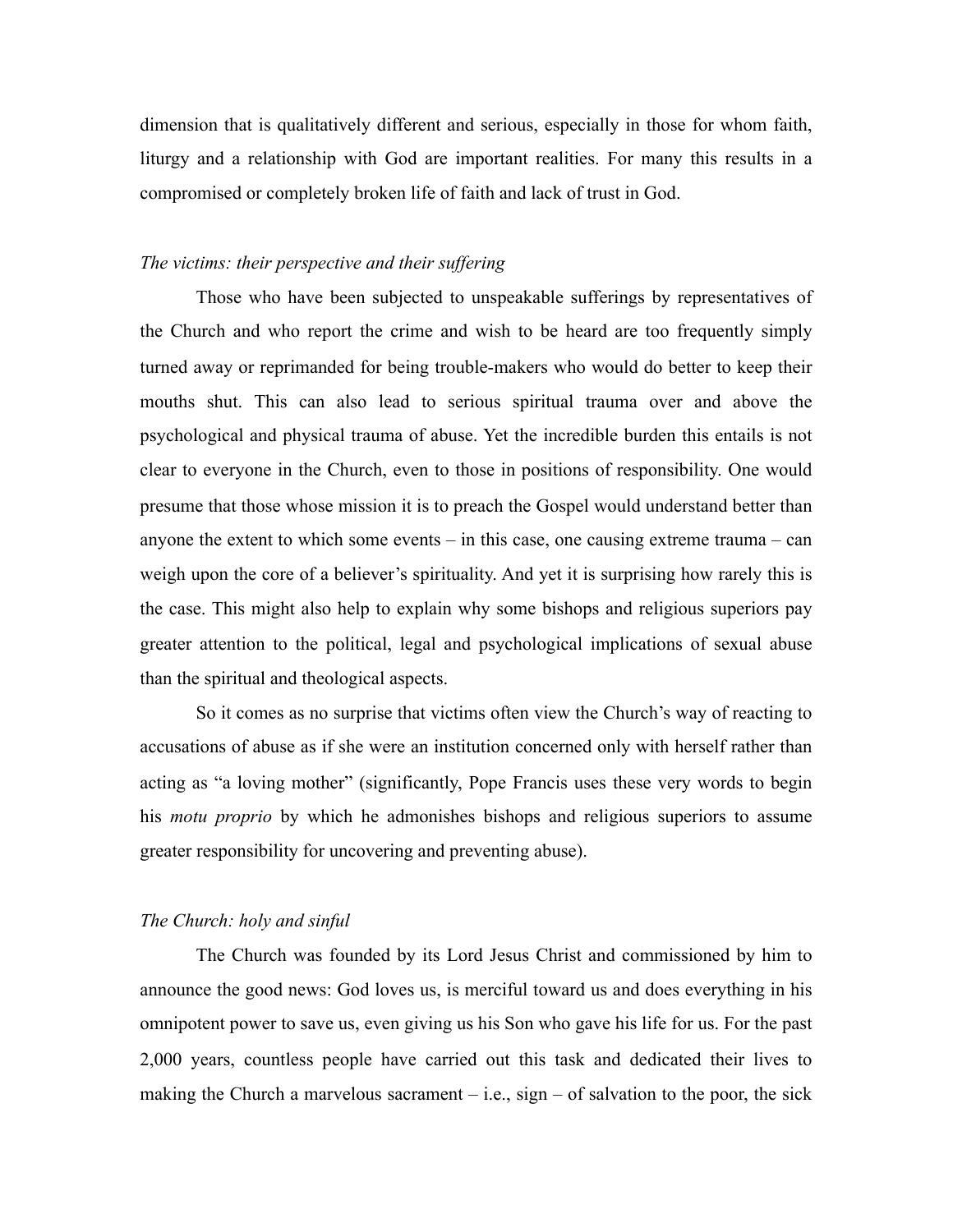and those who are especially vulnerable. At the same time, we must acknowledge that in the Church there have always been people who have acted in a way that is diametrically opposed to what they, the Church and Jesus proclaim. It is not without reason that popes have repeatedly and firmly over the last decades asked for pardon for the sins and crimes committed by men of the Church.

#### *The return: searching for and appealing to Christ*

 Confronting the topic of the sexual abuse of minors by priests is inherently upsetting and agonizing. We are speaking of sex and violence, the abuse of trust, ruined lives and hypocrisy, all done within the bosom of the Church. Any attempt to bypass or marginalize these problems arises from an impulse of self-preservation and a desire to protect the institution. Not only modern psychology but Jesus himself and many spiritual masters in his wake have warned us about the unforeseeable and tragic consequence of such avoidance: whoever refuses to confront a personal dark side will pay for it more dearly sooner or later. The film *Spotlight,* which stigmatizes decades of priestly sexual abuse and its cover up, presents this mechanism very well.

<span id="page-2-1"></span> We must never forget that the sexual abuse of minors by clergy happens throughoutthe world.<sup>[1](#page-2-0)</sup> Considering the stance of the Congregation of the Faith – the office of the Church entrusted with handling penal processes against accused priests – and despite the fact that there are places in the world where the data are incomplete, it is clear enough that abuse is occurring in virtually every local Church. The frequently asserted argument that sexual violence toward minors is really only a problem in the crumbling Church of the West is patently false and misleading. It detracts from the fact that there are clearly factors in the Church's life that are conducive to abuse or that hide or impede its discovery and punishment. Precisely by confronting this problem with a global perspective, we have a clearer perception of how the Catholic Church is a religious

<span id="page-2-0"></span>[<sup>1</sup>](#page-2-1) Cf. B. Böhm - J. Fegert *et al.* "Child Sexual Abuse in the Context of the Roman Catholic Church. A Review of Literature from 1981-2013." In the *Journal of Child Sexual Abuse* 23 (2014) 635-656.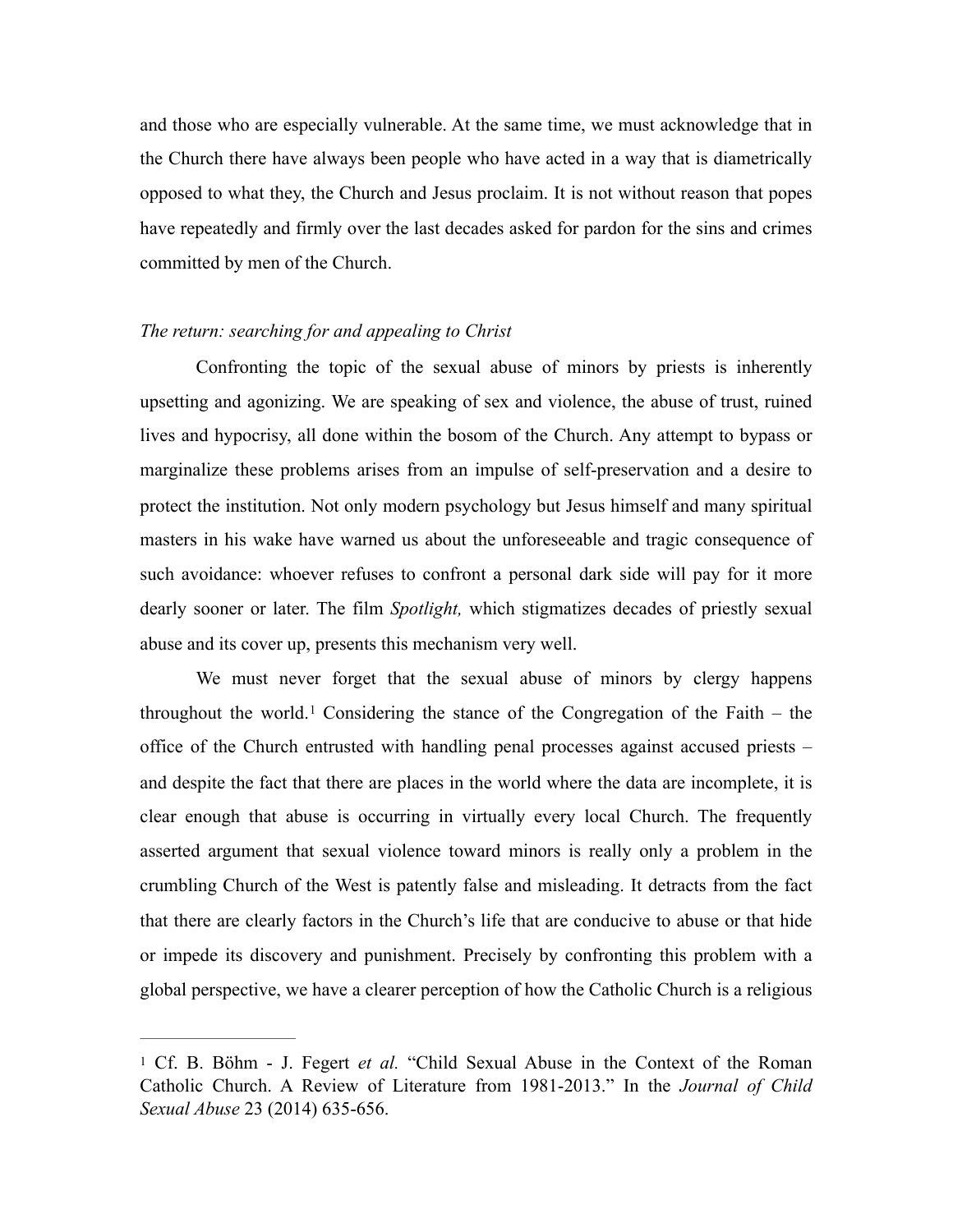community spread throughout the world, infinitely multiform yet stratified, exhibiting remarkable consistency in its daily practice and an invariable set of elements wherever it is found.[2](#page-3-0)

<span id="page-3-2"></span> Again, it is not easy to confront openly the evil of sexual abuse and the suffering it causes. This especially holds true when one is not directly responsible for it. But throughout the world, priests and bishops are held responsible for the good or evil that happens in the Church and for what their brother priests and bishops do. And whatever happens in their daily life, priests are considered representatives of Christ and of his Church, and in fact they effectively are so, according to what is theologically said of them. The more distant one is from the Church, the more the clergy is perceived as a uniform and monolithic entity. This is the reason why every abuse committed by one priest is collectively associated with all priests.

# *Priests: their state and formation*

 The impact of abuse perpetrated by Catholic clergy is not concerned with their function in itself, that is their priestly function of mediation and their possession of a real, spiritual power. Indeed, abuse is more or less present in every religion, be it Islam (we only have to recall the frightening statistics of abuse committed in the madrasas of Great Britain), Buddhism, Hinduism, Judaism, or natural religions. Neither is celibacy a requirement only for clerics in the Latin Rite Catholic Church since in other religions there are priests and monks – both men and women – who live according to the celibate stateof life.<sup>[3](#page-3-1)</sup> Clearly then the elements that follow are not exclusive to the Catholic Church or reserved to her clerics.

<span id="page-3-3"></span><span id="page-3-0"></span>Cf. C. J. Scicluna - H. Zollner *et al. "Verso la Guarigione e il Rinnovamento. Chiesa e* [2](#page-3-2) *abusi sessuali sui minori*." Pontificia Università Gregoriana, February 6-9, 2012.

<span id="page-3-1"></span>[<sup>3</sup>](#page-3-3) The telling statistics of the two *John Jay Reports* in the United States and the *Royal Commission in Australia* reveal that abuse committed by clergy in various religious communities, including Muslim spiritual guides and Rabbis, is more or less equivalent to Christian denominations.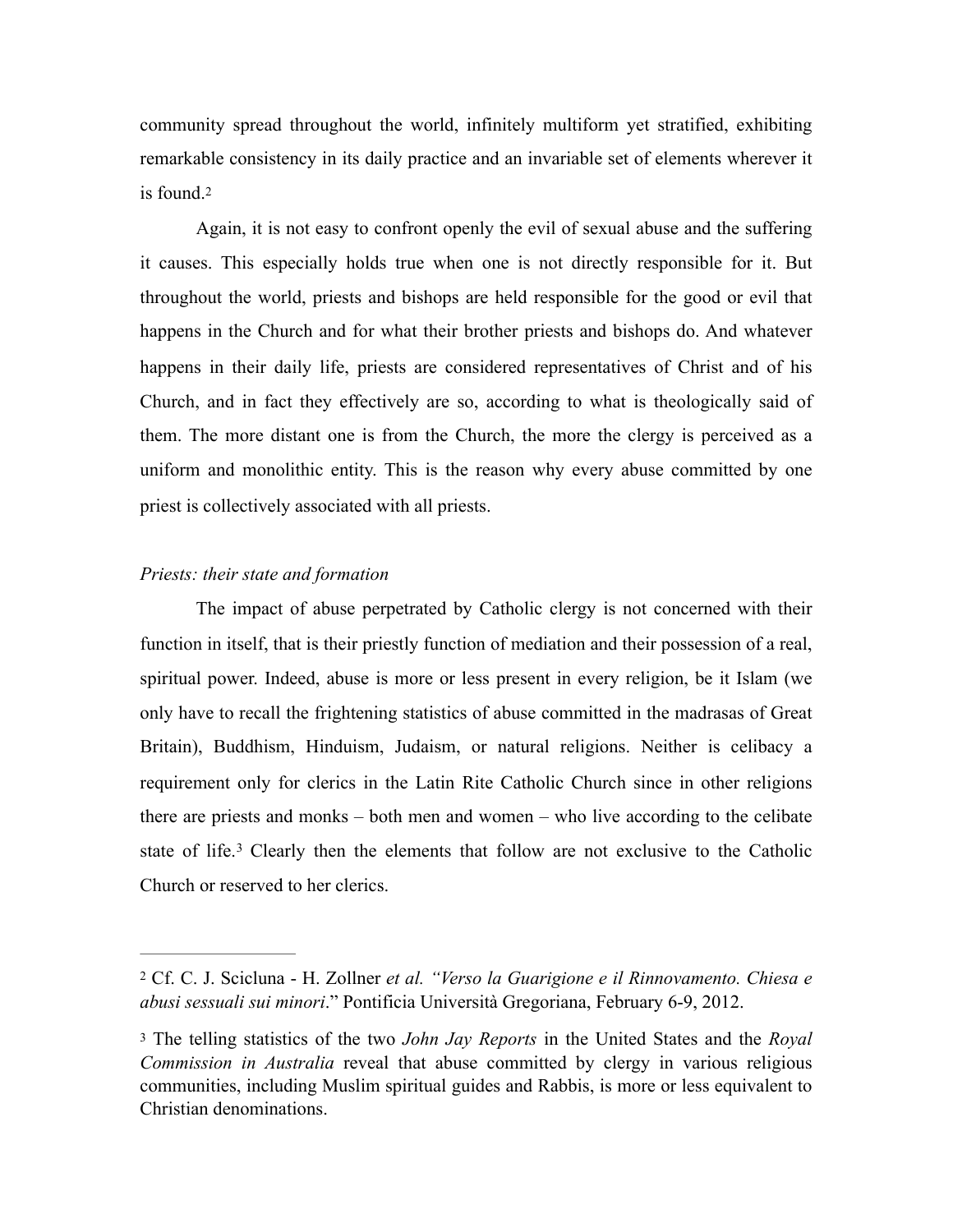### *Managing one's sexuality*

 Living as a sexual being according to one's state in life is a continual challenge. Many priests who have promised a life of celibacy do not have recourse to sufficient human and spiritual support. The promise should be made only after a serious process that proceeds along the various grades of development, follows a clear program of integration, and includes a solid psychological and spiritual support that is ongoing after ordination.

<span id="page-4-2"></span>Despite the clear and excellent norms developed for priestly formation – repeated in the *Ratio Fundamentalis* published December 8, 2016 by the Congregation for Clergy[4](#page-4-0) – formation in human maturation still only occupies a secondary role in the overall education of future religious and priests. If we consider that the present vocational crisis is, to a large degree, due to individuals falling in love – many admit doing so for the first time – and that a desire for conjugal and family life only occur subsequently, we should not be surprised that those who have the responsibility of formation do not invest the energy and time where it is needed most[.5](#page-4-1)

<span id="page-4-3"></span> In-depth psychology speaks about defense mechanisms that arise from the removal or denial of vital impulses. On a spiritual level, we can call this *acedia* and *inertia:* negligence and laziness. We might also attempt to formulate the thesis that the failure of formators to take spiritual experiences and human processes seriously – and to accept the eventual decisions made by those they are responsible for  $-$  is transferred either directly or indirectly to those being formed in their own path of formation.

 These processes of psychological repression can run the risk of leading an individual to act out that which he has in theory rejected or disregarded – in this case

<span id="page-4-0"></span>Cf. G. Cucci - H. Zollner, *"Il nuovo documento sulla formazione sacerdotale,"* in [4](#page-4-2) *Civiltà Cattolica,* 2017, II, 61-75.

<span id="page-4-1"></span>[<sup>5</sup>](#page-4-3) We can also here refer to the data on sexual abuse in the report commissioned by the D.B.K. (*Deutsche Bischofskonferenz*, German Conference of Catholic Bishops), and the initial results of an international study carried out by the *Centre for Children Protection*  of the Pontifical Gregorian University.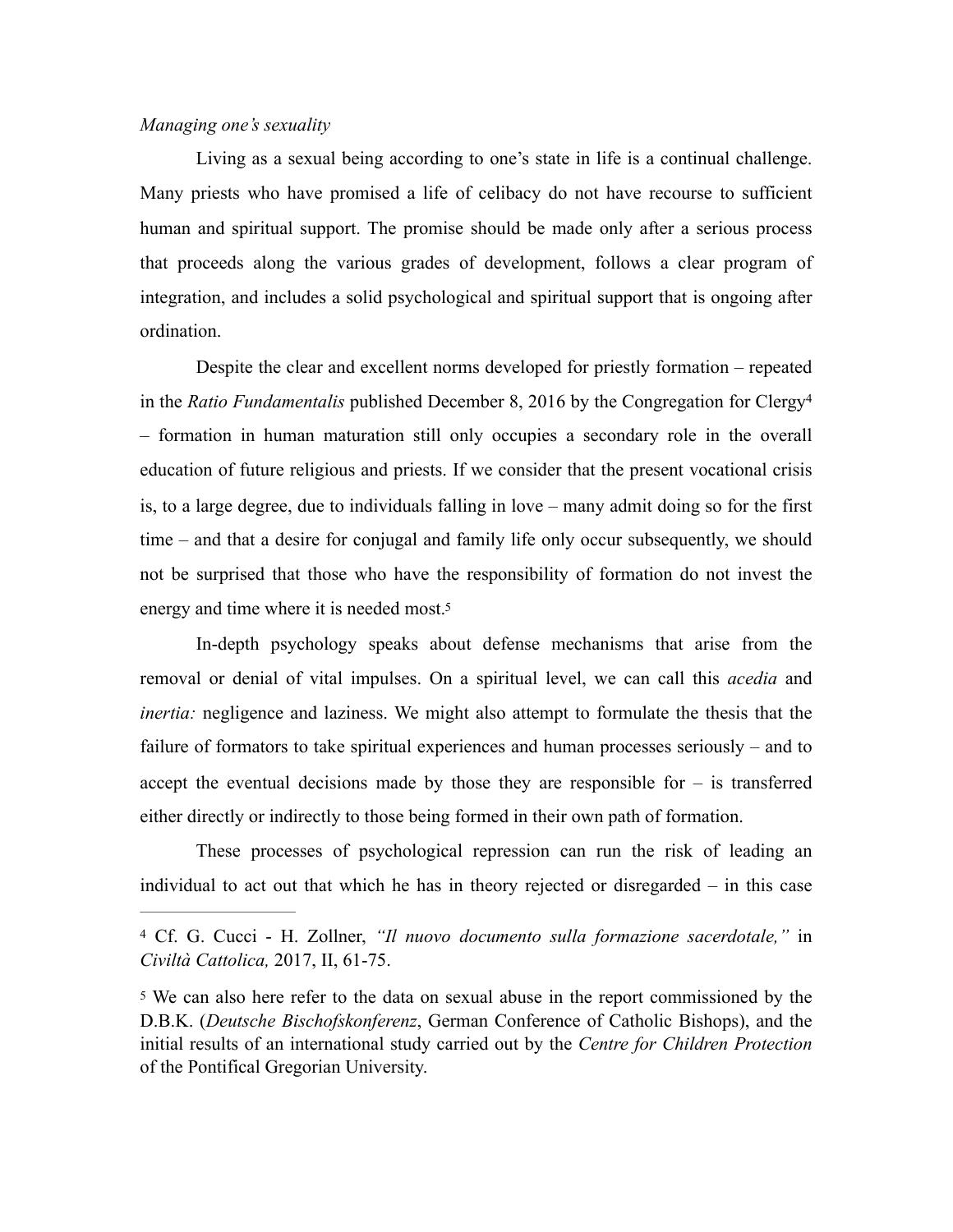sexual desire – as it is mixed in with other non-satisfied needs. This happens when one either actively or passively suppresses everything pertaining to it or expresses it in an unchecked manner, as happens in the case when one pursues the path of least resistance to act upon impulses – in this case toward children and youth.

## *The conception of the priesthood in the Catholic Church*

The way in which the ministry and role of priests in the Catholic Church is conceived plays a major role in abuse by clergy being revealed only much later. In many parts of the world, priests continue to be viewed as irreprehensible messengers of God who exercise special powers, authority, and a capacity for governance derived more or less directly from God. Such an image of the priesthood may lead the faithful to an inviolable idealization that makes it difficult, if not impossible, to criticize the figure of the priest or even imagine that he is capable of committing evil.

 This at least partly explains something that is inconceivable to those outside the Church. Those who suffer abuse often say that when the sexual contact occurred, it was they, not the priest, who felt naughty and dirty. Others experienced the physical and emotional attention of a priest as something that made them extraordinary, something that "raised them to the level of the priest." If we want an answer to why so many victims were not able to speak about their abuse until years or decades later, one of the reasons is the conflicted conscience and the insuppressible dilemma of perceiving oneself as the victim of a irrepressible act of violence and the enormous weight of having to attribute this cruelty to a priest. In this regard, we should point out that many victims of sexual violence were close to the priests who abused them because they were chaplains or leaders of youth groups or with them in a college setting. Victims were often particularly solicitous of others and trusting: a trust that was subsequently taken advantage of and destroyed.

Whoever – either in infancy or youth, or as a candidate for priesthood – learned that a priest is always blameless can easily develop the mindset that he does not need to justify himself. Anyone endowed with sacred powers can take anything he wants for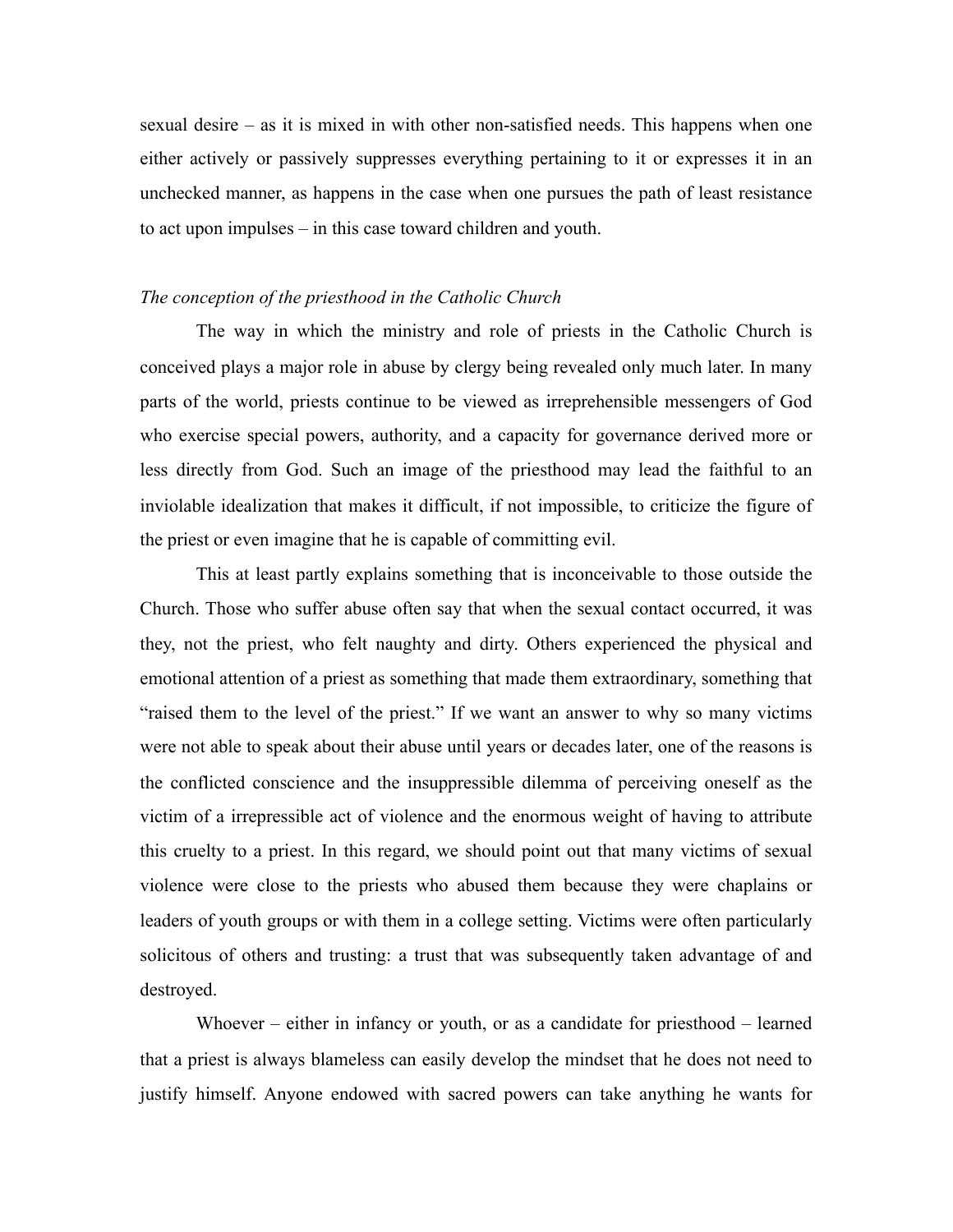himself. That kind of mentality can explain, at least in part, why some priests who have abused children or young persons deny doing so or believe that they themselves were victims or merely accomplices ("he seduced me," "he liked it"), often making them blind to the suffering they have caused.

 We see that some candidates for the priesthood understand their state as seminarians or priests as a profession in the habitual sense of the term. Consequently, as soon as the workday is done they do in private things that are not reconcilable with their priestly life. It seems that they are yearning for the privileges, the power, and the beauty of that state in life but they are not ready to pay the price specified in the Gospel – poverty, chastity and obedience – and essentially to give up their lives for Jesus.

### *A bunker mentality*

 Finally, another ingredient of the typically Catholic mix that makes abuse possible and impedes its discovery is a bunker mentality. The Church wants to resolve her problems from the inside and exclude the public dimension because she is afraid of her own reputation and the reputation of the institution. In this way, the suffering of the victims (which much be kept silent) is forgotten and a rule of mass media sets in that reads: "sooner or later things will come out in the open. You take the initiative, acknowledge the error, ask for pardon honestly, and you will be believed."

 Another factor often comes into play: namely, a unilateral interpretation of the special link and responsibility that binds a bishop to his priests. On the one hand, not enough consideration is given to the fact that paternal care entails not only pardon and mercy but also just punishment. On the other hand, there is an *esprit de corps* on account of which bishops first think of protecting their own rather than the good of the vulnerable and needy.

 We should briefly mention that many perpetrators of sexual abuse manage to elude or even manipulate their superiors so that the latter are all too prone to believe whatever the former promise them ("I won't do it anymore"). The result is that they exercise a false mercy. This also leads them to the erroneous reasoning that they need no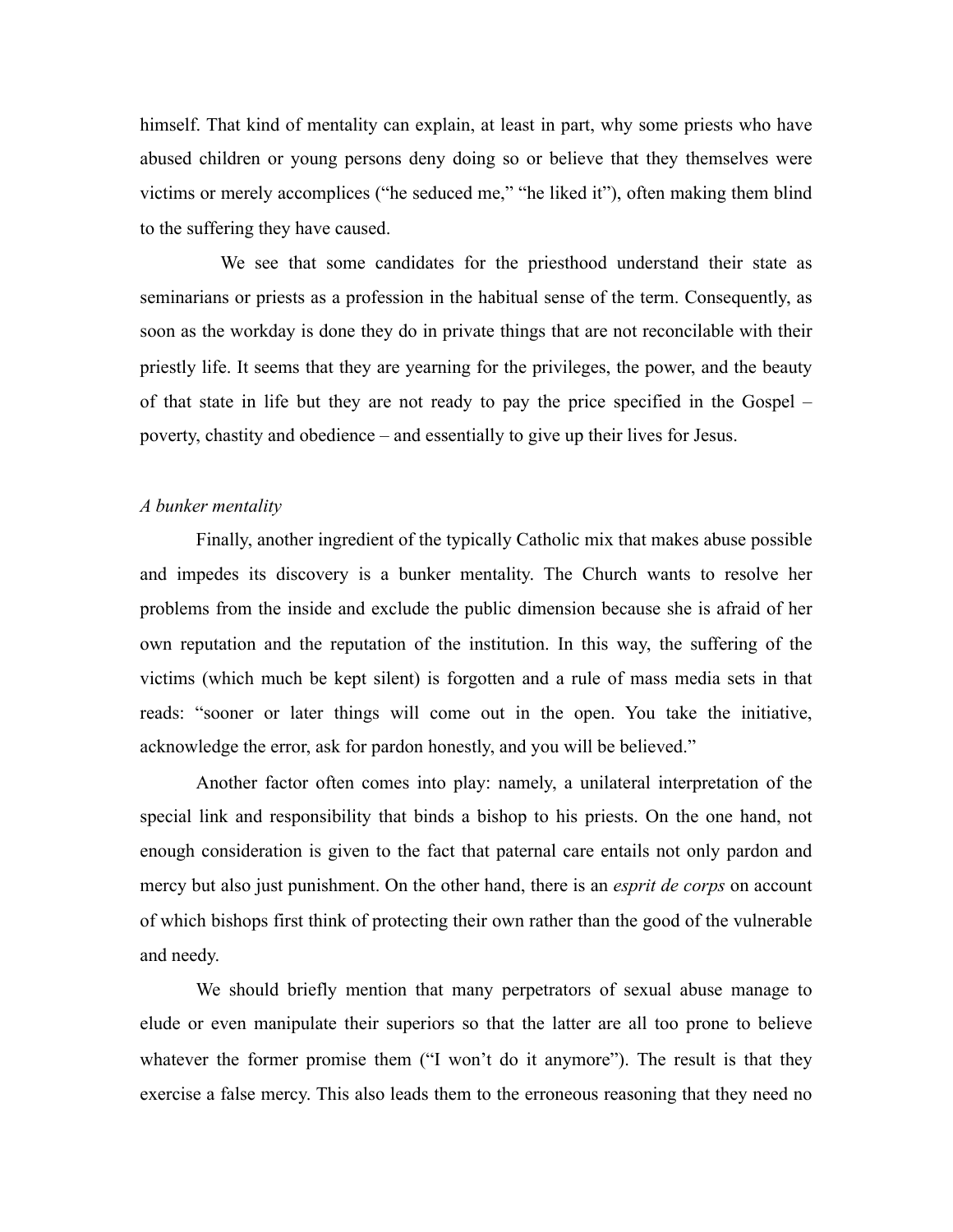outside help because they believe they have all the means and strategies necessary to solve the problem themselves. In this way, they dig themselves into their own bunker and fail to see that they have constructed a closed system as we saw in Ireland or in the Catholic communities in the United States and Australia, all places that have seen a string of frighteningly frequent and longstanding abuse.

 The same is true for some religious Congregations and new spiritual communities founded around the time of the Second Vatican Council and which for many years, particularly for the number of vocations they were attracting, held out great hope for the Church. In the last few years, however, we have seen that several of these religious groups – some of which assumed strongly conservative ecclesial positions tied to traditional forms of liturgy and theology – ended up being centers of various and serious abuse. Among the more notable cases are the Legionnaires of Christ (Mexican foundation), the Community of the Beatitudes (French), the *Comunità Missionaria di Villaregia* in northern Italy, the *Sodalitium Christianae Vitae* (primarily in Peru), as well as the group that gravitated around Fr. Fernando Karadima in Santiago del Chile.

 Such cases did not always involve the abuse of minors but rather of protected persons, including male and female novices and students. Under the pretext of vows of obedience and strict religious observance, extreme relationships of dependence were formed. Criticism was not allowed and fundamental norms of the spiritual tradition were simply ignored, such as the separation between the internal and external forums, not to mention abuses of sacramental confession (be it the seal of confession, be it the *absolutio complicis;* that is, the absolution of someone with whom the sixth commandment has been broken).

 We could write entire chapters on the personalities of these founders. Some of them, because of sexual abuse, financial irregularities, or plagiarism, were expelled from their own communities or sanctioned with ecclesiastical penalties, even including excommunication. Often they were able to boss others around and lord over the operations of their congregations for decades, and no one would dare put into question their absolute power and demands, which were speciously justified in a spiritual way.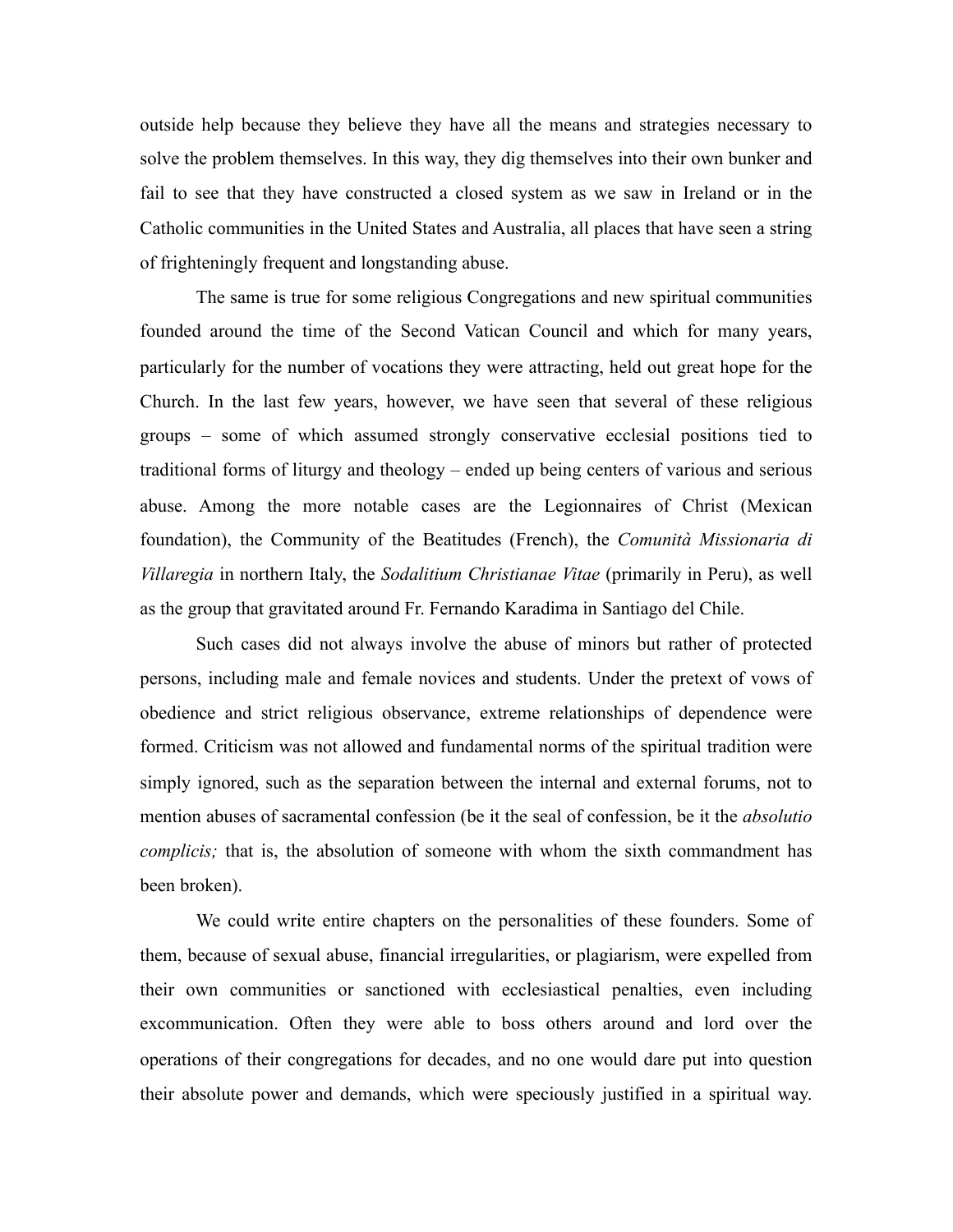Since there was no control mechanism and no system of checks and balances, they were able to do whatever they wanted.

 Not all of these founders were or are priests, and this unveils an even more basic problem: when an (ecclesial) environment isolates itself and shuns open communication or an adequate process of formation and human development, the risk of abuse increases exponentially.

 Blurred lines of governance structures and ambiguous hierarchical boundaries can also create the conditions in which abuse happens too easily. The so-called *Deetman Report,* for example – a document outlining abuse in the Dutch Church – hints at this. It is shocking to see how many unresolved procedural issues were brought to light by this scandal. When responsibilities are poorly defined, people find it easy to wash their hands of any responsibility.

 Neither the bunker mentality nor chaotic organization helps matters. The authority and guidance of bishops and religious superiors are necessary precisely because it is a matter of protecting human lives. And in any case, the power associated with these roles necessitates both external control and interior dedication, which helps those in authority to truly understand their positions and their duties in the sense that Jesus himself said: "Whoever is greatest among you must become your servant" (Mt 23:11).

### *Questions and tasks for everyone*

 In a society that holds credibility as one of its highest values, the crisis provoked by sexual abuse places some decisive questions before us: are we able to revision our way of being Church? We have to ask ourselves to what point we refuse to do so, to what point we need to do away with injustice and the harm that has been caused, to what point we think we can return to the work of shepherding as soon as possible in the wake of the scandals, and to what extent our gaze will be fixed upon ourselves, blocking our energies and apostolic creativity. Pope Benedict XVI, who consistently took measures against the perpetrators of abuse, even at the highest levels, left us an excellent example in his retirement of how one can exercise power (in the Church). Pope Francis never tires of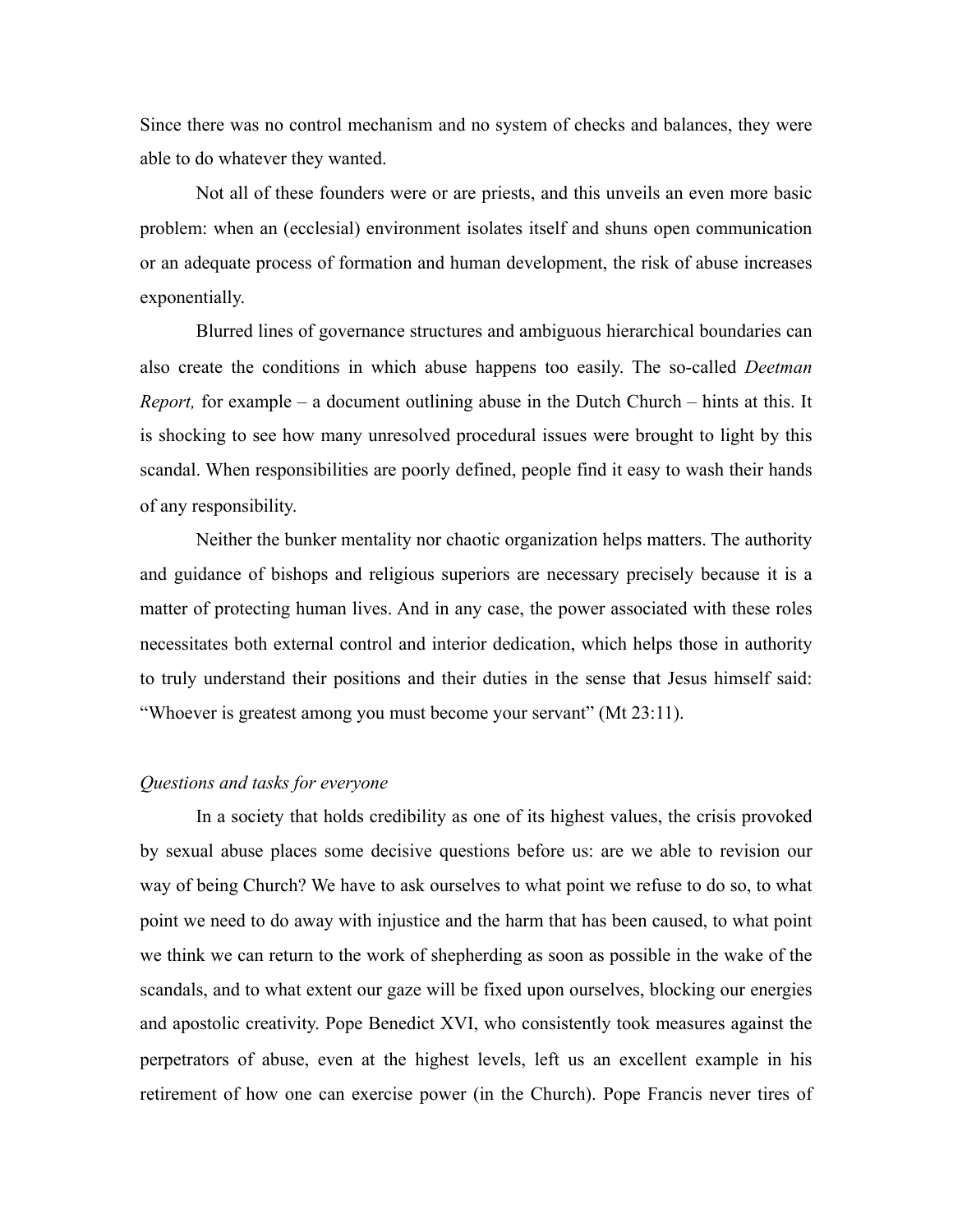stigmatizing the plague of clericalism, careerism, and a life of comfort, and of preaching a return to the simplicity and immediateness of the Gospel.

 Some questions emerge when we apply these considerations to the causes and effects of the spiritual trauma suffered by those who have been subjected to abuse: how can we conform the exercise of power to the Gospel? How can men and women complement one another in their respective ways of exercising and handling power? What can we glean from what in the social and economic arena is called corporate governance and compliance so that we can assume an effective co-responsibility and adopt verifiable control mechanisms? What is the true essence of priestly ministry and how much can or should the power of governance exercised by priests in parishes and other institutions be delegated to collaborators? How can the discernment of spirits be exercised on an individual and communal level in a manner that will help find a way to effectively navigate between entrenchment and chaos? How can bishops and religious superiors learn to weigh decisions and make them at the right moment? How should they be effective formators of future priests and religious? How much of an investment should be made in the formation of those who are themselves destined to form others?

 We can see how difficult it is both for those who hold positions of leadership in the Church and for the simple faithful to have faith in Jesus and believe his words, "the truth will set you free" (Jn 8:32). It is not easy to look pure and simple truth in the face. It takes courage and a strong will to place oneself in front of reality, however upsetting and sad it may be. It would be good for Christians to trust God more than themselves, especially in difficult times when faced with individual and institutional failures.

 In such situations, anyone willing to open his eyes, mind and heart is not only able to know things about himself and others on a human and spiritual level but also to open himself to the grace of conversion and mercy, which is promised to all those who sincerely confess their failures. This also entails a willingness to open oneself to embarrassment, discouragement, doubts and mistrust. None of this is easy. But to anyone willing to shoulder these things with faith in Jesus Christ and find support in the community of the faithful, the help of the Holy Spirit is promised.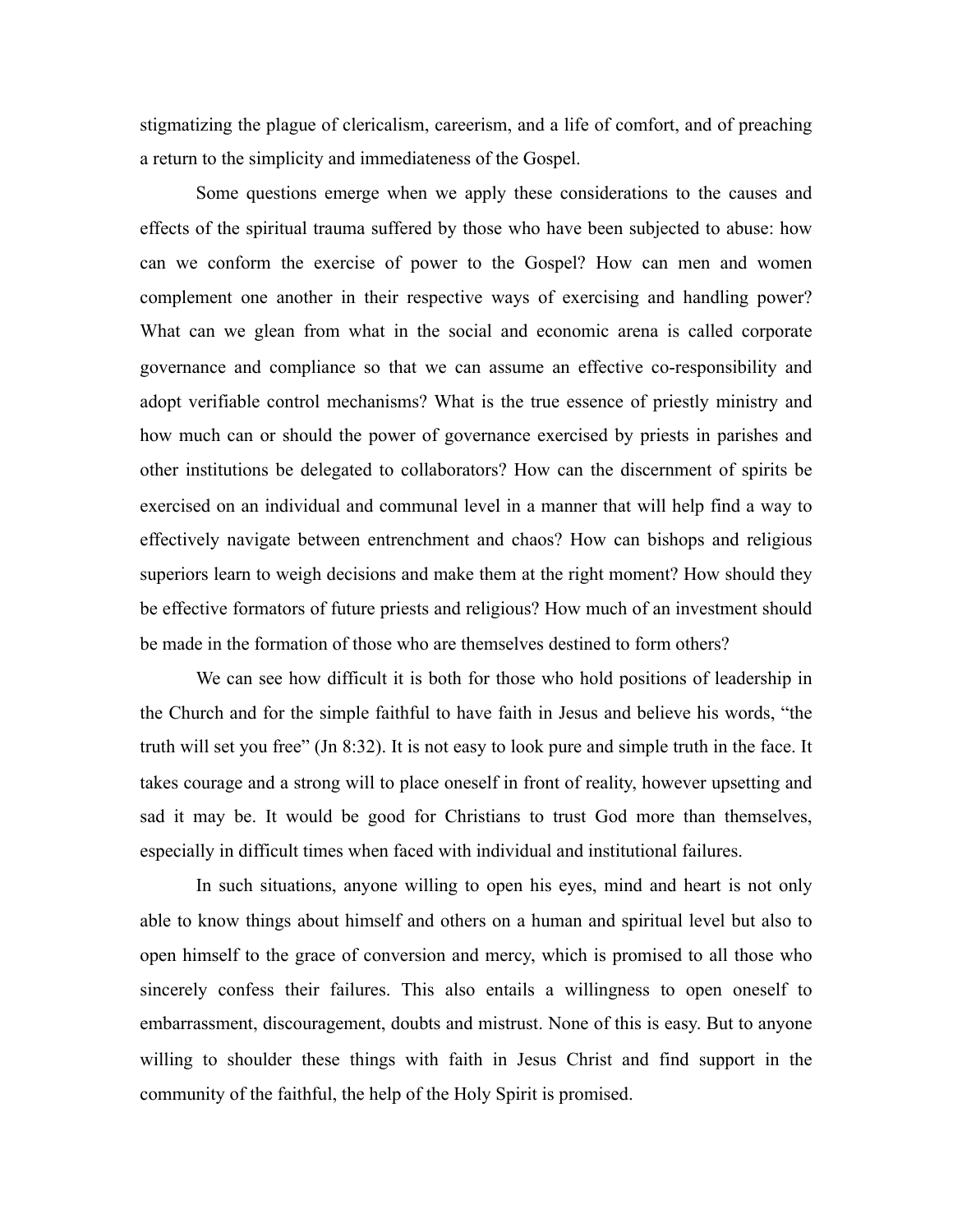Such an attitude opens a path that, by penetrating the depths of the human heart through "spiritual desolation" (as St. Ignatius would write), with the help of grace can bring solace and even healing. Because it so happens that after years of unspeakable pain and tottering on the brink of depression and suicide, after years and decades of depression and suffering, there are those who find a road that leads to the source of new hope and life. People like this who – as is said – "have gone through hell" are credible witnesses of the strength of salvation in Jesus Christ. Many people who have given testimony with their lives – lives filled with fear and the risk of falling back into trauma – have subsequently shown that they have understood in an entirely new way the meaning of the passion, death and resurrection of Jesus.

 The battle against sexual abuse will last for a while yet, so we must not delude ourselves that the solution simply lies in introducing new rules and guidelines. What is needed is a radical conversion and a decisive attitude to render justice unto the victims and to make sure it never happens again. The message of the God of Jesus Christ is the source and the strength of our efforts and for our continual reflection on the core of the Gospel: because God loves the little ones and the vulnerable most of all.

<span id="page-10-1"></span> Of course, no one is able to definitively conquer evil, even the abuse of minors. That would be a fatal presumption. But much can be done to minimize the risk and maximize prevention.<sup>6</sup> Today, the scales are beginning to tip – slowly but surely – in the right direction throughout the universal Church. Pope Francis has continued and strengthened the line of his predecessor, especially by setting up the Pontifical Commission for the Protection of Minors. He has thus created, at the level of the

<span id="page-10-0"></span>[<sup>6</sup>](#page-10-1) On strategies for prevention, cf. S. Witte, B. Böhm et al, "E-Learning Curriculum 'Prävention von sexuellem Kindesmissbrauch für pastorale Berufe. Forschungsergebnisse,'" in *Nervenheilkunde* 34 (2015), 547-554; K. A. Fuchs - H. Zollner, "Prävention in der katholischen Kirche: Drei Beispiele aus der Praxis katholischer Institutionen," in J. Fegert and M. Wolff (eds), *Sexueller Missbrauch in Institutionen: Entstehungsbedingungen, Präven- tion und Intervention* (Weinheim - Basel, Beltz), 2015.